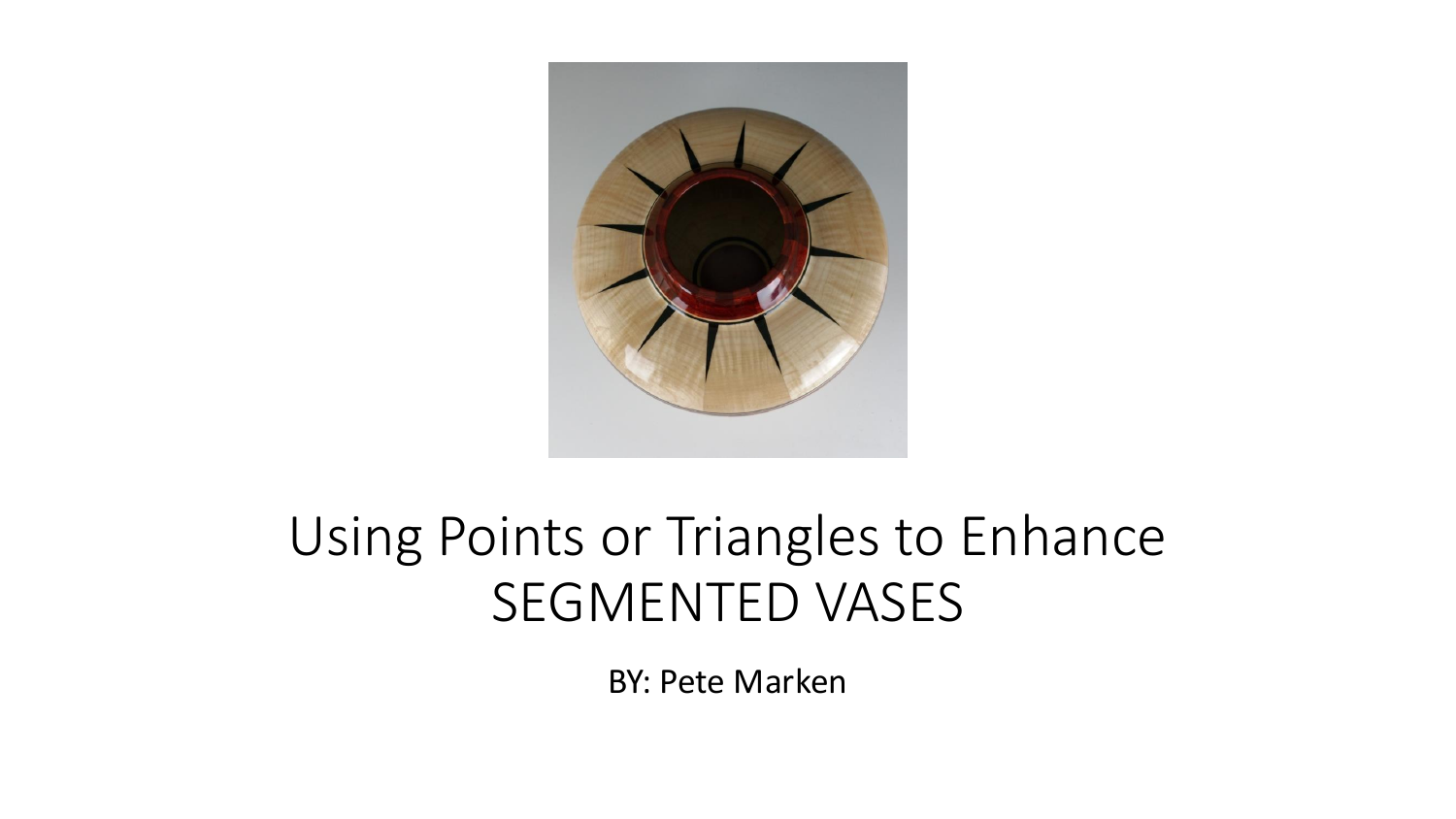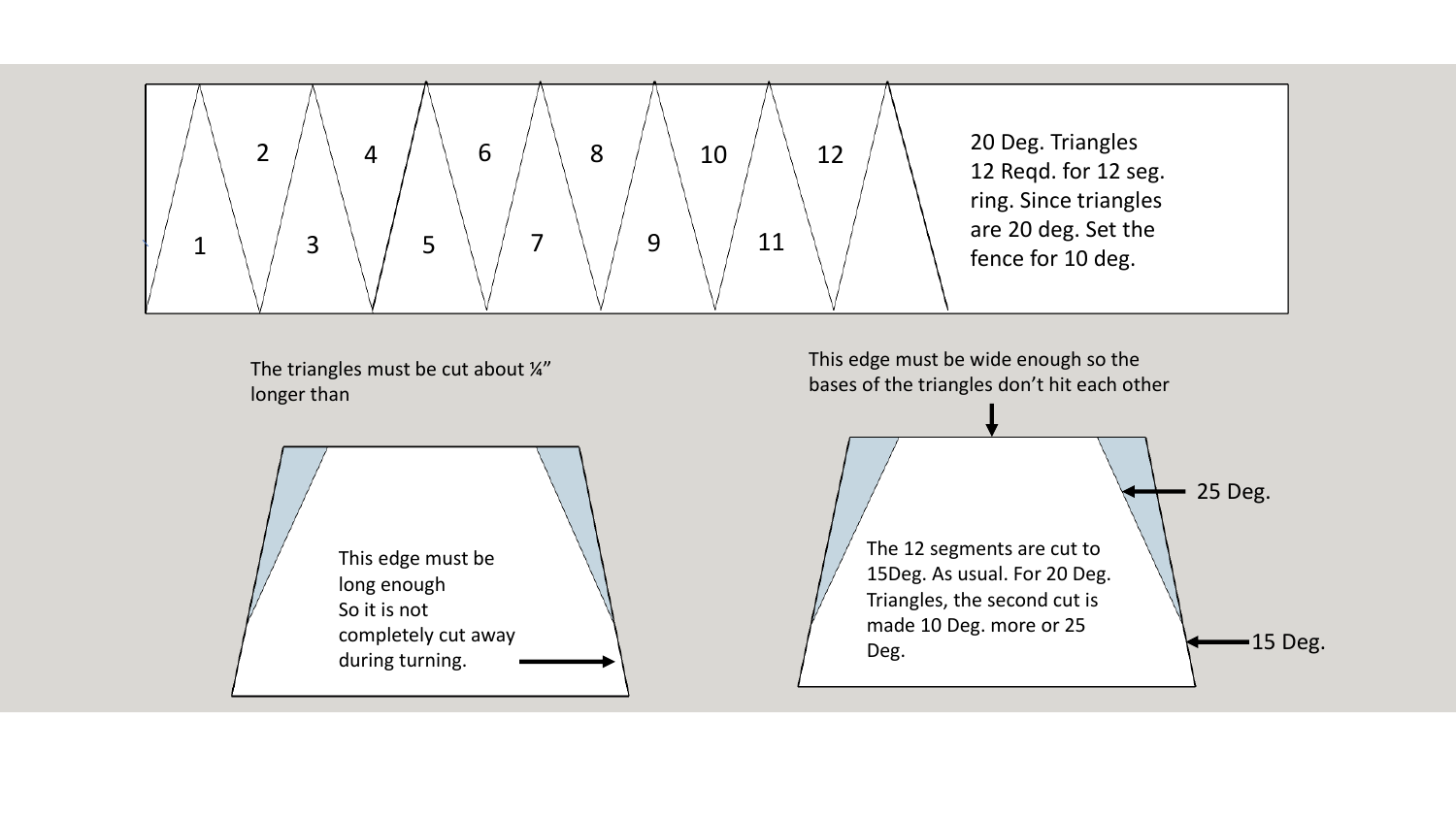- ❖ **Points or triangles are usually used to enhance the upper portion of a vase.**
- ❖ **They are typically included in the upper ring just below the neck.**
- ❖ **Generally speaking the best results are obtained with points between 10 and 20 degrees.**
- ❖ **The more contrast in wood between the points and the main part of the ring is better.**

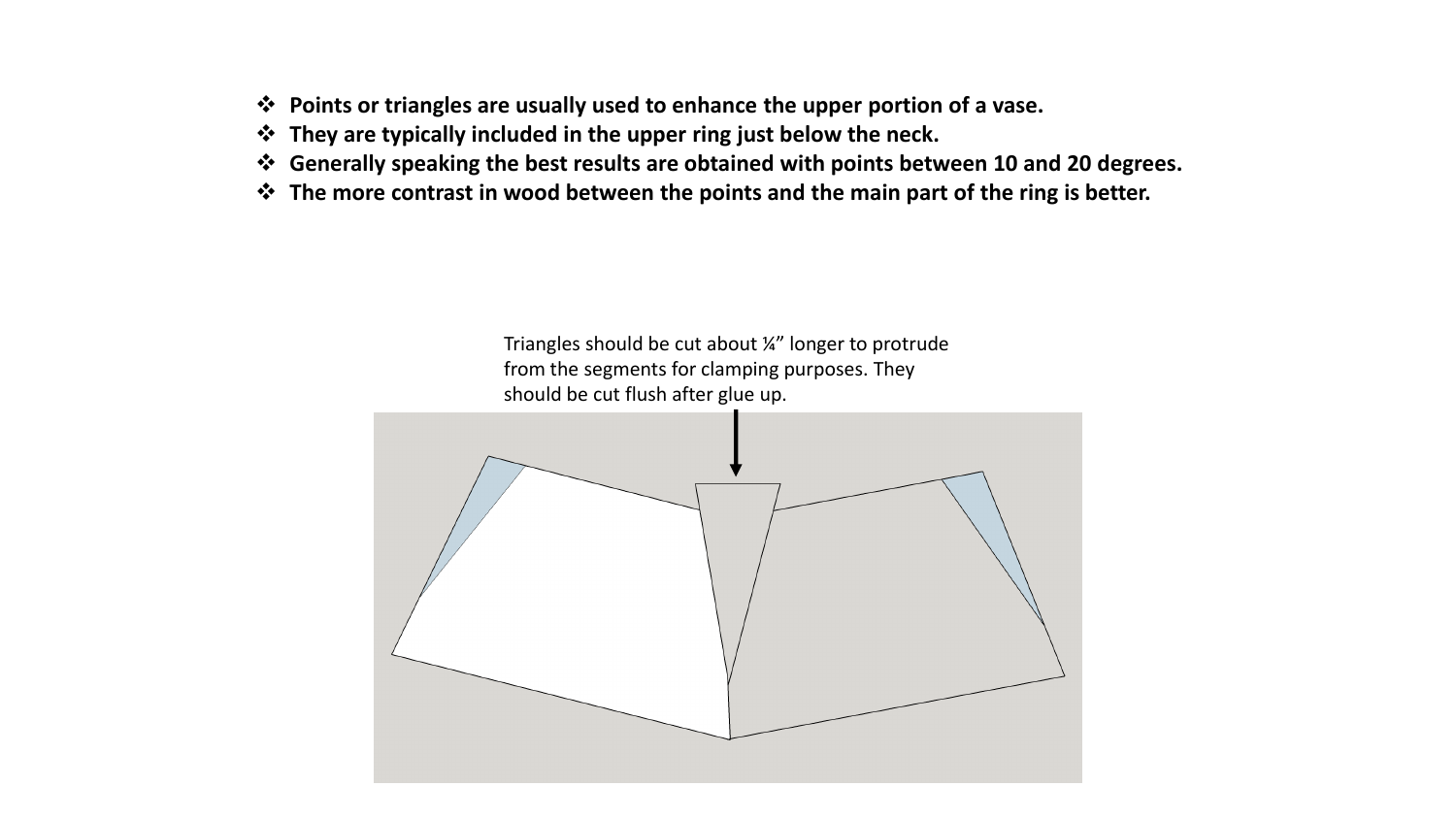

For making the second cut on the segment and the triangles I use the Incra Miter Express sled with clamp and stop block. Cut one side of the segment then flip it over and cut the other side. The segment must be tightly clamped to avoid any movement. I put adhesive backed sand paper on the underside of the clamp and on the sled under the segment.

Note: This is the way I do it, there may be better ways to make these cuts.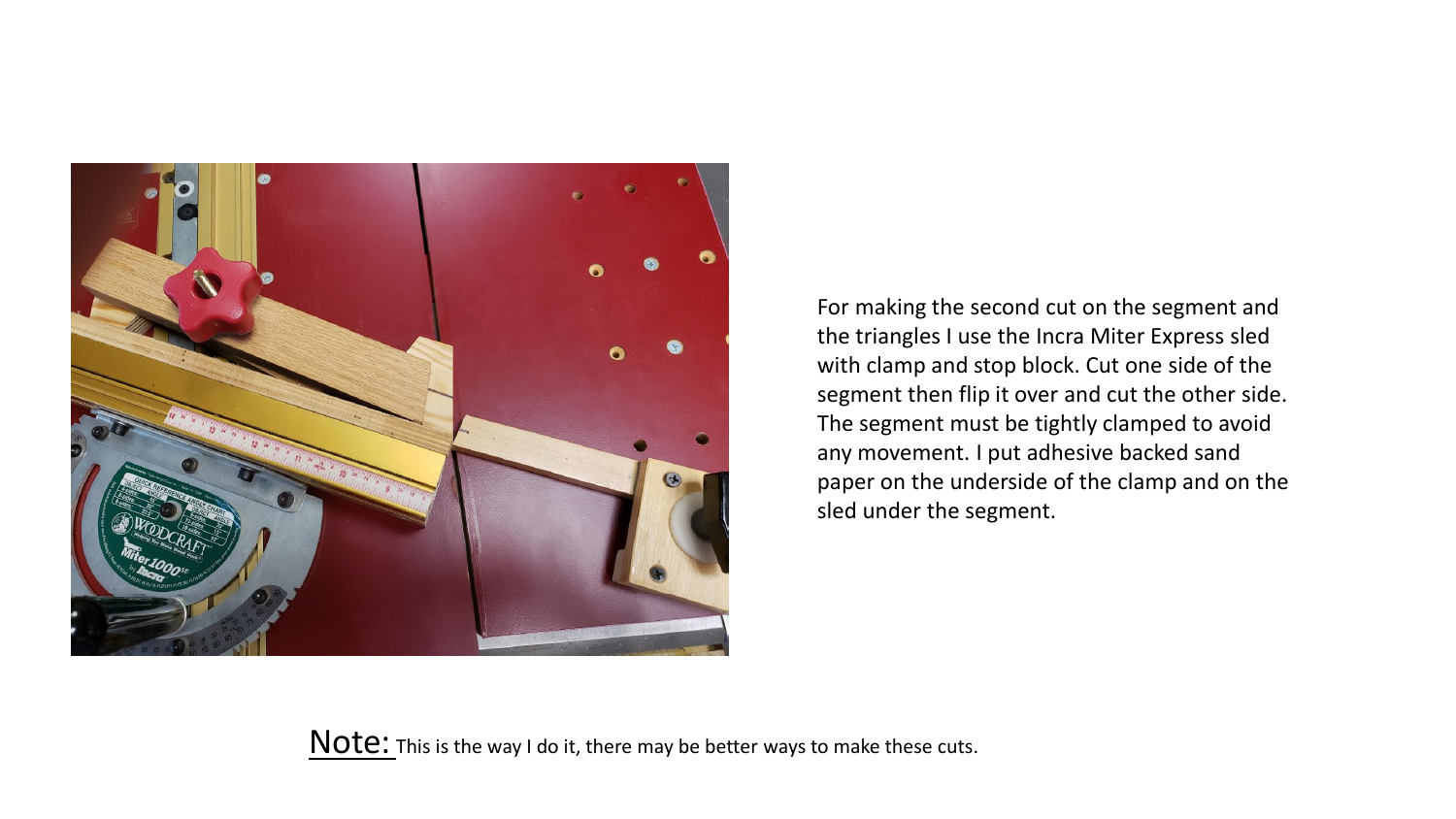

Segments glued and clamped with a hose clamp. Be sure to remove all glue squeeze out from points to allow triangles to fit all the way in.

Triangles cut with optional veneer on the edges. Cut one or two triangles and test fit. You may have to make slight adjustments to the miter angle. Cut a couple more and test fit. You may want to number them to the corresponding segments as you fit them. If you use veneer you must test fit the triangles before you attach the veneer.